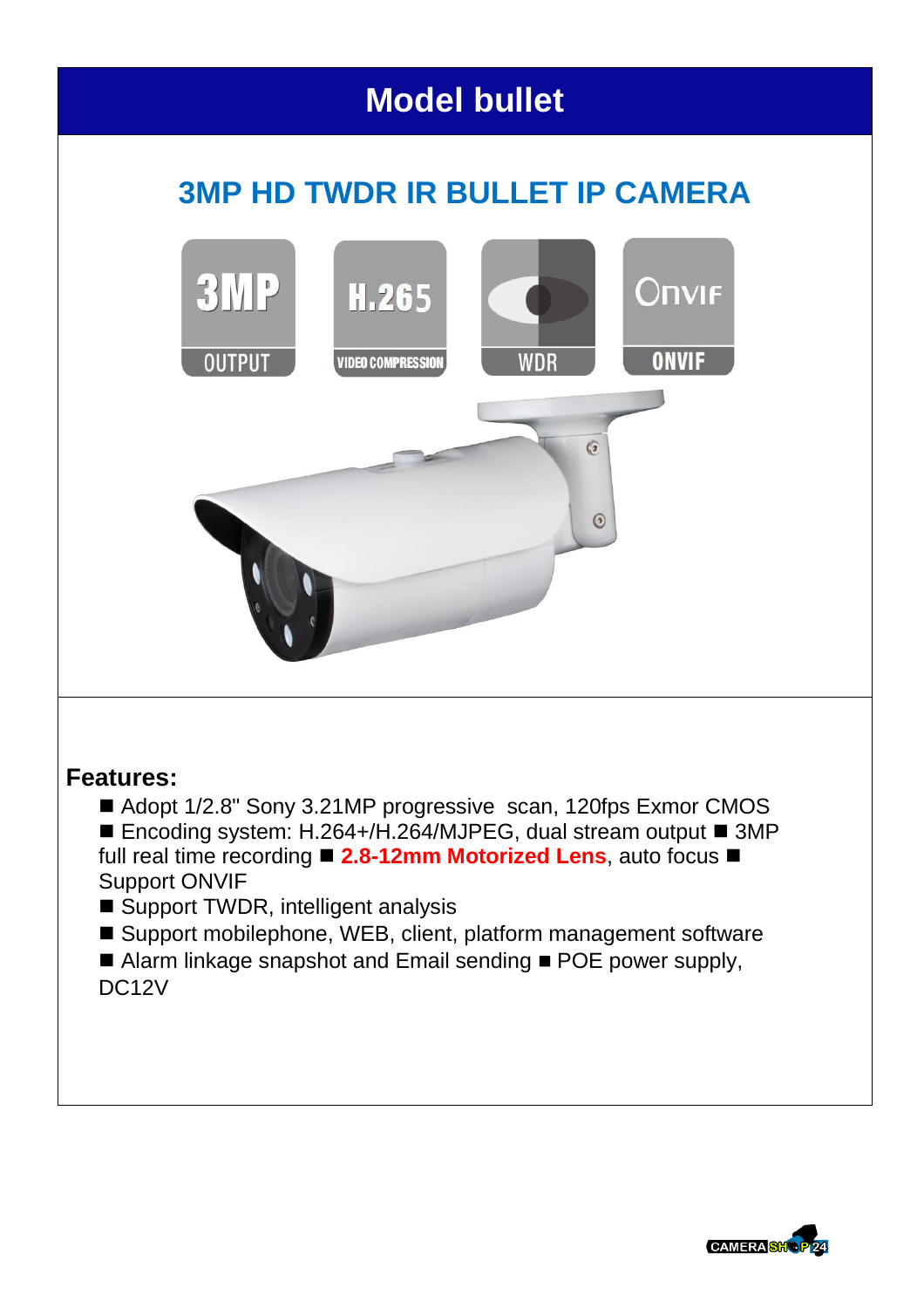| <b>Specifications:</b> |
|------------------------|
|------------------------|

| <b>MODEL</b>                   | <b>Bullet ir</b>                                                                                                                                                                                      |
|--------------------------------|-------------------------------------------------------------------------------------------------------------------------------------------------------------------------------------------------------|
| <b>CAMERA</b>                  |                                                                                                                                                                                                       |
| Image sensor                   | 1/2.8"SONY 3.21MP progressive scan, 120fps Exmor CMOS                                                                                                                                                 |
| Min. illumination              | OLux/F1.4 (IR ON)                                                                                                                                                                                     |
| <b>IR</b> distance             | 40-50M (3xIRIII IR leds)                                                                                                                                                                              |
| Electronic shutter             | Auto/ Manual(1/25~1/10000), FLK                                                                                                                                                                       |
| Day/ Night                     | ICR switch, Auto, Colour, B/W, Ext                                                                                                                                                                    |
| Scan system                    | Progressive scan                                                                                                                                                                                      |
| Sync system                    | Internal                                                                                                                                                                                              |
| Lens                           | 2.8-12mm motorized lens (auto fucus)                                                                                                                                                                  |
| Lens interface                 | M14                                                                                                                                                                                                   |
| $R/N$ ratio                    | ≥50db (AGC OFF)                                                                                                                                                                                       |
| Output                         | PAL/NTSC adjustable                                                                                                                                                                                   |
| <b>WDR</b>                     | T-WDR(105dB)                                                                                                                                                                                          |
| Video Parameter                | Mirror, 3D Noise reduction, Sharpness/Brightness adjustable                                                                                                                                           |
| <b>AUDIO/VIDEO COMPRESSION</b> |                                                                                                                                                                                                       |
| Video compression              | H.264+/H.264/MJPEG                                                                                                                                                                                    |
|                                | Dual-stream;                                                                                                                                                                                          |
| Encoding features              | main stream : 2048x1536 @30fps sub-<br>stream: D1@30fps                                                                                                                                               |
| Max. image resolution          | 2048x1536                                                                                                                                                                                             |
| Video bit rate                 | Constant bit rate, variable bit rate (16kbps~8000kbps)                                                                                                                                                |
| Stream type                    | Complex stream / Video stream                                                                                                                                                                         |
| Audio compression              | G.711A                                                                                                                                                                                                |
| Audio bit rate                 | 64Kbps                                                                                                                                                                                                |
| <b>NETWORK</b>                 |                                                                                                                                                                                                       |
| Motion detection               | Can be set to a single detection zone, Multi-level sensitivity<br>can be set                                                                                                                          |
| Privacy zones                  | 4 zones                                                                                                                                                                                               |
| Snapshot                       | Support JPEG format, max. resolution based on snapshot<br>resolution                                                                                                                                  |
| Password protection            | Support                                                                                                                                                                                               |
| Character display              | Support (Channel, Date)                                                                                                                                                                               |
| Alarm function                 | Video loss, network anomaly, tampering alarm, storage<br>exception, motion detection etc. intelligent alarm                                                                                           |
| Intelligent analysis           | Target counting, article-inspecting, region detection, virtual<br>cordon, intelligent motion detection, videognosis, voice<br>alarm, fire recognition, face recognition, license plate<br>recognition |

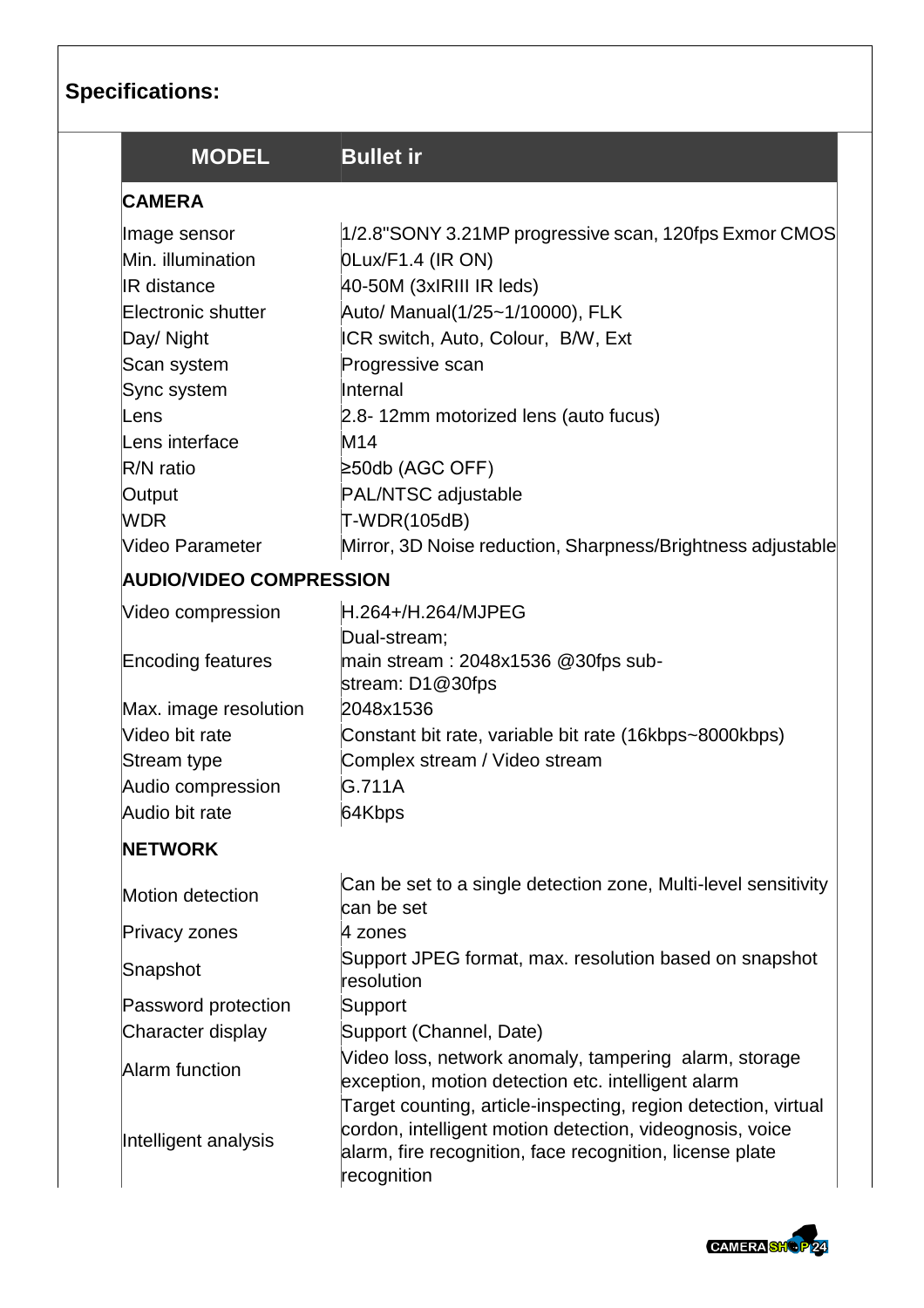| Mobile surveillance                       | Apple, android                                                        |  |
|-------------------------------------------|-----------------------------------------------------------------------|--|
| Protocol                                  | TCP/IP, UDP, HTTP, DHCP, RTSP, DDNS, NTP, PPPOE,<br>UPNP, SMTP, ONVIF |  |
| Port protocol                             | <b>ONVIF</b>                                                          |  |
| <b>INTERFACE</b>                          |                                                                       |  |
| Network Interface                         | RJ45 10M/100M adaptive                                                |  |
| Analog video output                       | 1CH 1.0Vp-p composite video output                                    |  |
| Audio                                     | N/A                                                                   |  |
| Alarm                                     | N/A                                                                   |  |
| MicroSD card                              | N/A                                                                   |  |
| <b>RS485</b>                              | N/A                                                                   |  |
| Reset                                     | N/A                                                                   |  |
| <b>GENERAL</b>                            |                                                                       |  |
| <b>Operating temperature</b><br>/humidity | $-20^{\circ}$ C ~ 55°C/0%-90%                                         |  |
| Protection grade                          | IP66                                                                  |  |
| Power supply                              | DC12V/POE                                                             |  |
| Power consumption (max) < 9W              |                                                                       |  |
| Dimensions(mm)                            | 92.85(w)*95.5(H)*262.82(L)mm                                          |  |
| Weight/PCS(g)                             | 904g                                                                  |  |